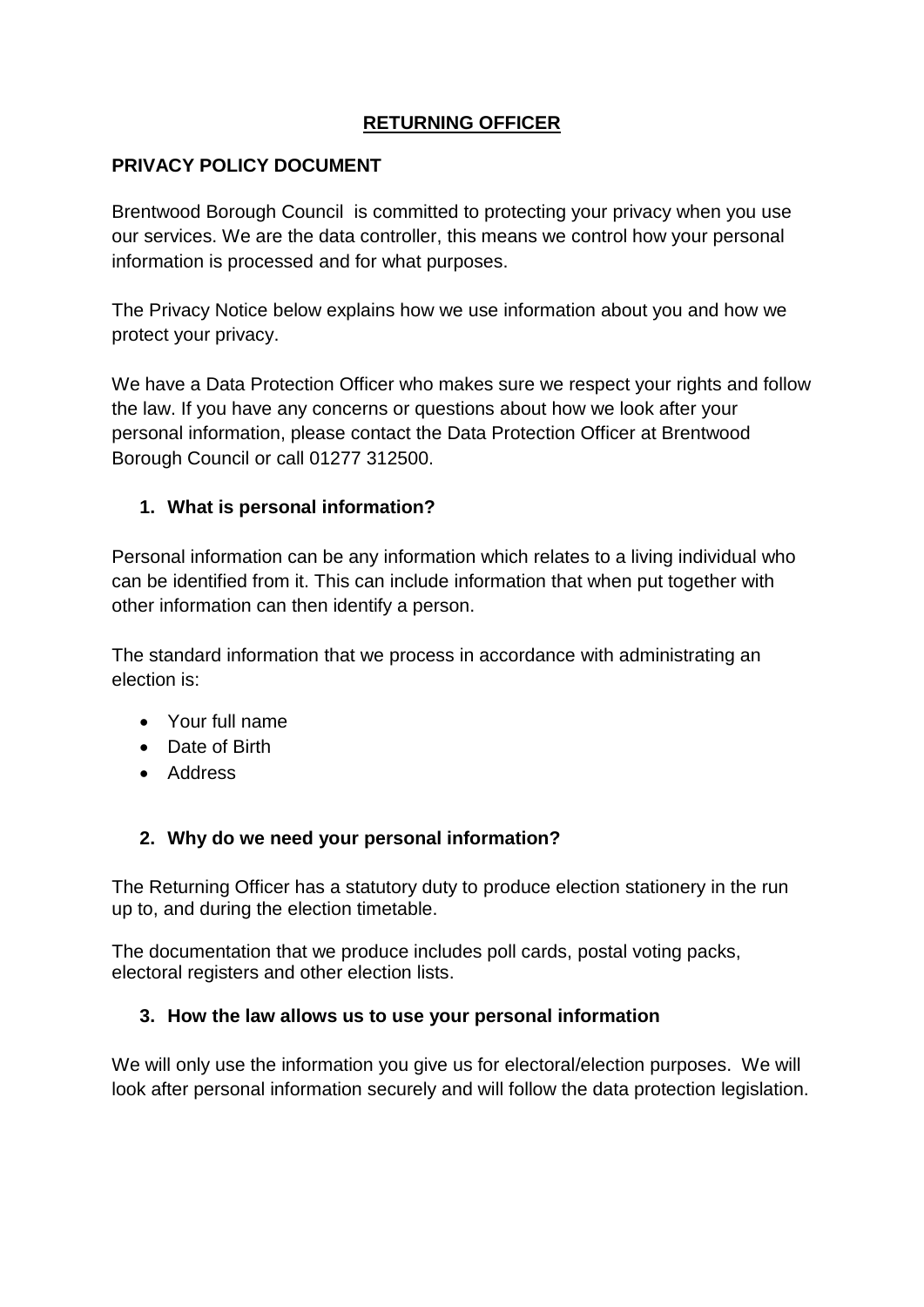We will not give personal information about you or any personal information you may provide on other people to anyone else or another organisation unless we have to by law.

The lawful basis to use information in relation administering an election is for the performance of a task carried out in the public interest and exercise of official authority, as vested in the Returning Officer as set out in the Representation of the People Act 1983 and associated regulations.

## **4. Who might we share your information with?**

The Returning Officer does not share data. At the end of the election, he has a duty to dispatch election material back to the Electoral Registration Officer.

# **5. Telling you about events and services**

We may offer you opportunities to hear about events and services provided by the Council and our partners. When we do we will ask for your consent to do so and offer you a clear opportunity to opt out at any time.

### **6. Is any of our information about you incorrect?**

You can ask to change information you think is inaccurate, you should let us know if you disagree with something we have on record about you.

We may not always be able to change or remove that information but we'll correct factual inaccuracies and may include your comments in the record to show that you disagree with it.

Please let us know if your mobile phone, email address or other contact information changes so that we can keep this information up to date.

### **How long do we keep your personal information?**

Election specific information is destroyed 12 months after the date of the election. Candidates spending information is destroyed 24 months after the deadline for returning spending returns has past.

These destruction periods are in line with electoral legislation.

### **Keeping your information secure**

We make every effort to keep your information safe:

• We take appropriate care to secure the information we hold about you.